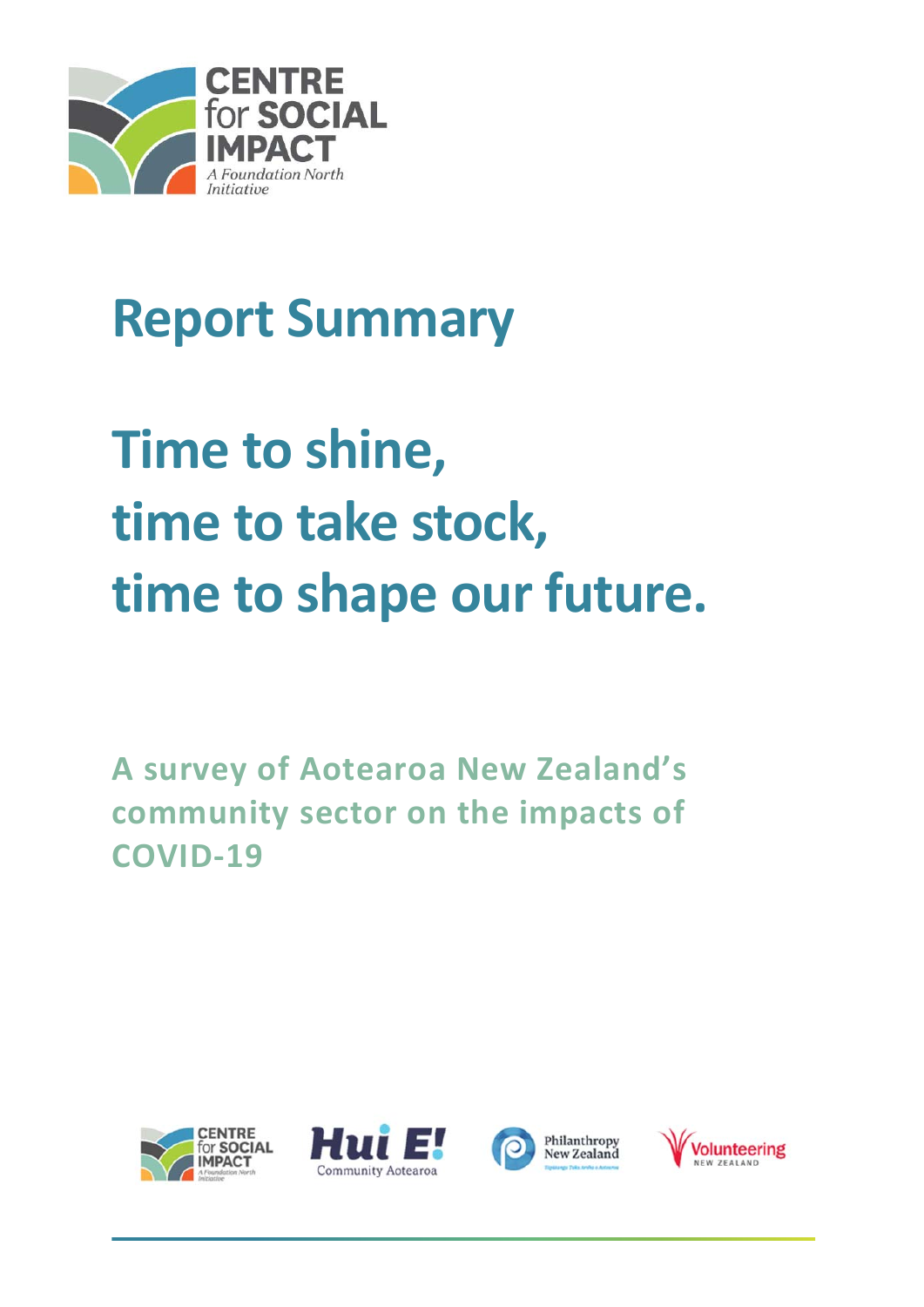# **Executive Summary**

# **Introduction**

This report details the findings of a national COVID‐19 impact survey carried out across the tangata whenua, community and voluntary sector in May-June 2020. This was as we were moving between Levels 2 and 1 of the COVID‐19 lockdown. The findings are based on 1,424 responses from a broad cross‐section of the sector.

The research is a partnership between the Centre for Social Impact, Hui E! Community Aotearoa, Philanthropy New Zealand, and Volunteering New Zealand.

The findings shine a light on the experiences of the sector in cherishing and caring for communities throughout COVID‐19 and beyond. They take stock of the impact that effort has had on the sector. They start the conversation about what now needs to be done to honour and grow our effort and effect.

They can help lead confident, collective, well informed discussions around recovery and re-imagining the future state of a tangata whenua, community and voluntary sector that is well, flourishing and thriving.

# **Shining a light**

**INSIGHTS:** While a sizable number of participating organisations took a hit during lockdown, they mobilised, moved with agility, and in some cases did, and are still doing more with less.

Effective leadership and fast action by government was matched by people and communities across Aotearoa.

High trust models of funding, flexibility and mutual respect between local and central government, philanthropy and the sector created the conditions for some stunning outcomes for communities.

Survey participants highlighted some clear strengths and service adaptability within and across organisations. In particular:

- unlocking a previously unknown capacity for flexibility and innovation
- being responsive, nimble, adaptive and resourceful
- an appreciation of technology as a powerful tool (with caveats), offering new ways to connect and communicate and deliver some services, and the extent to which it was embraced by clients, stakeholders and members alike
- the extent to which COVID‐19 revealed the strengths and capabilities of teams and organisations
- the immense value of working together and the huge appetite for collaborating within the not-forprofit sector, which was seen by many as being key to its ongoing sustainability.

*"We have never worked so hard with so little. Challenging but hopefully with good outcomes."* 

 *"Our community is absolutely amazing. So many organisations really stepped up to the mark and did everything humanly possible to support their local community or constituency."*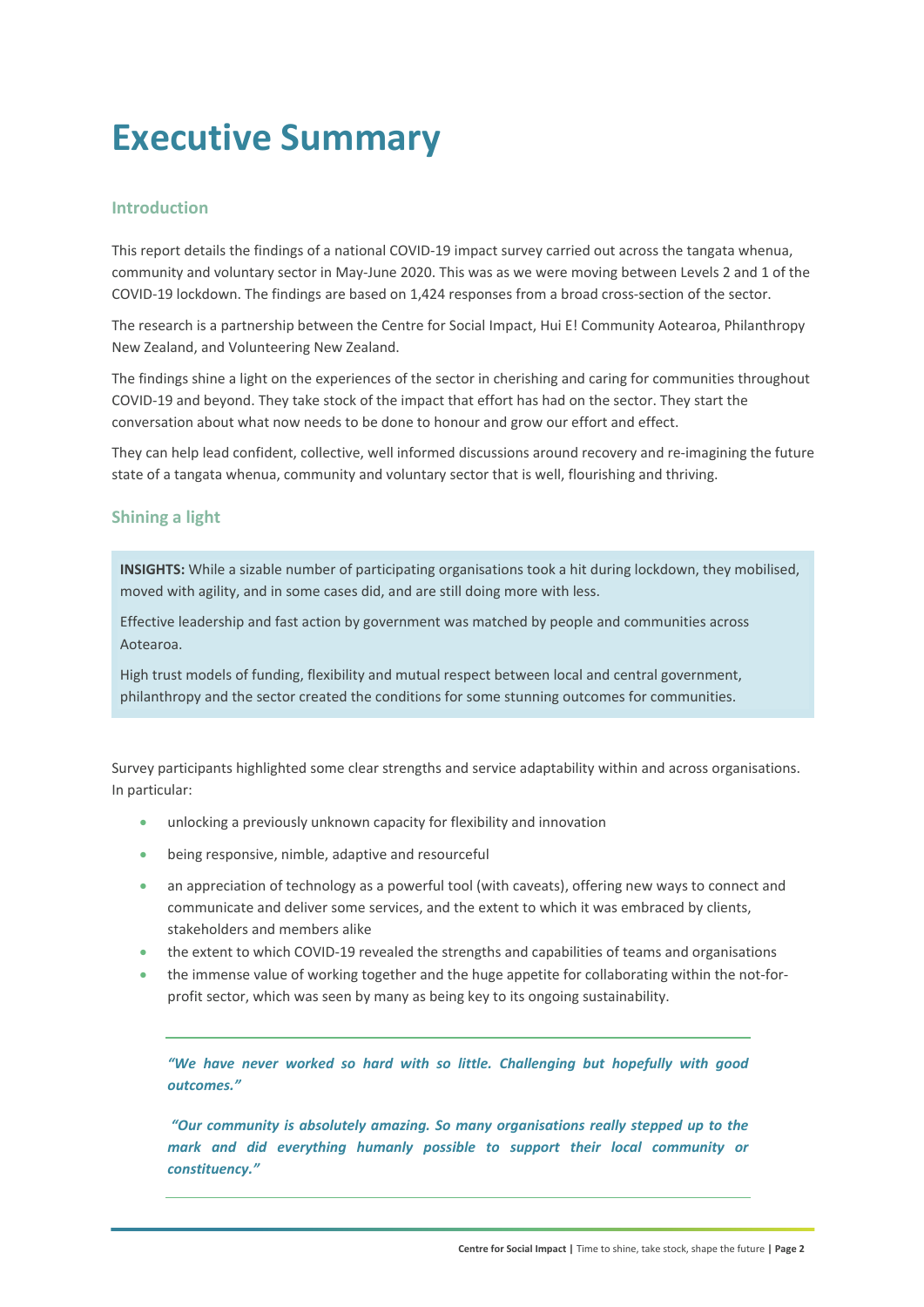# **Taking stock**

**INSIGHTS:** Post-lockdown, the sector is in a fragile, finely balanced position. There remains a significant gap in the available and funded resourcing for tangata whenua, community and voluntary organisations to deliver services.

Many participants lost revenue through cancelled fundraising initiatives, the gaming trusts, government or philanthropic repurposing, and reduced corporate and public donations. Some saw further fundraising opportunities being considerably reduced with an expected recession coming as a consequence of the pandemic.

Survey participants reported reforecasting, restructuring, seeking alternative income streams and changing their business models.

#### **Funding impacts**

We asked survey participants to indicate how COVID-19 impacted their revenue for the year ahead compared to the previous 12 months. A substantial majority (74%) experienced or were expecting reduced funding, 14% forecast no change and only 5% experienced or expected an increase in funding. When asked to specify the loss in monetary terms, those who were able to do so (622 responses) indicated losses in the range of less than \$1,000 to \$9 million, with a median decrease of \$35,000. The small number of participants (38) who could specify funding increases were in the range of \$5,000 to \$5 million, with a median increase of \$65,000.

*"We have been declined by four grants in a week that we have previously been given."* 

Responses indicated that most participating organisations had funds or operational funding in reserve to enable some continuity (noting that at the time, almost one-third of participating organisations were accessing the government's wage subsidy). But for many, without ongoing funding, their positions were clearly precarious. One‐fifth (20%) had sufficient funds to maintain staff and activity for two to three months. A further 15% had sufficient funds to enable staff and activity for four to five months. Almost one‐half (46%) had sufficient funds to maintain staff and activity for six months or more.

#### **Service delivery impacts**

When asked to indicate the impacts of COVID-19 on the level of services, a majority of participants (59%) indicated they had cut back on service delivery. One‐fifth (20%) indicated services were maintained at the same level, and 17% indicated some increases in service delivery.

Reasons for reducing service delivery included social distancing restrictions; restrictions on events or large gatherings; closing or halting operations during lockdown; and reduced income. Increased community need was a key driver for increasing service delivery. This included a sharp increase in the demand for services, response to material hardship, and impacts on emotional wellbeing.

# **Challenges and opportunities**

Participants noted the most common challenges of COVID‐19 were meeting the needs of the people we support (66%); ensuring sufficient revenue to maintain viability (58%); ensuring staff and volunteers were well supported (51%); developing new service offerings (41%); changing our service provision to meet public health criteria (40%); and meeting the levels of work required (39%).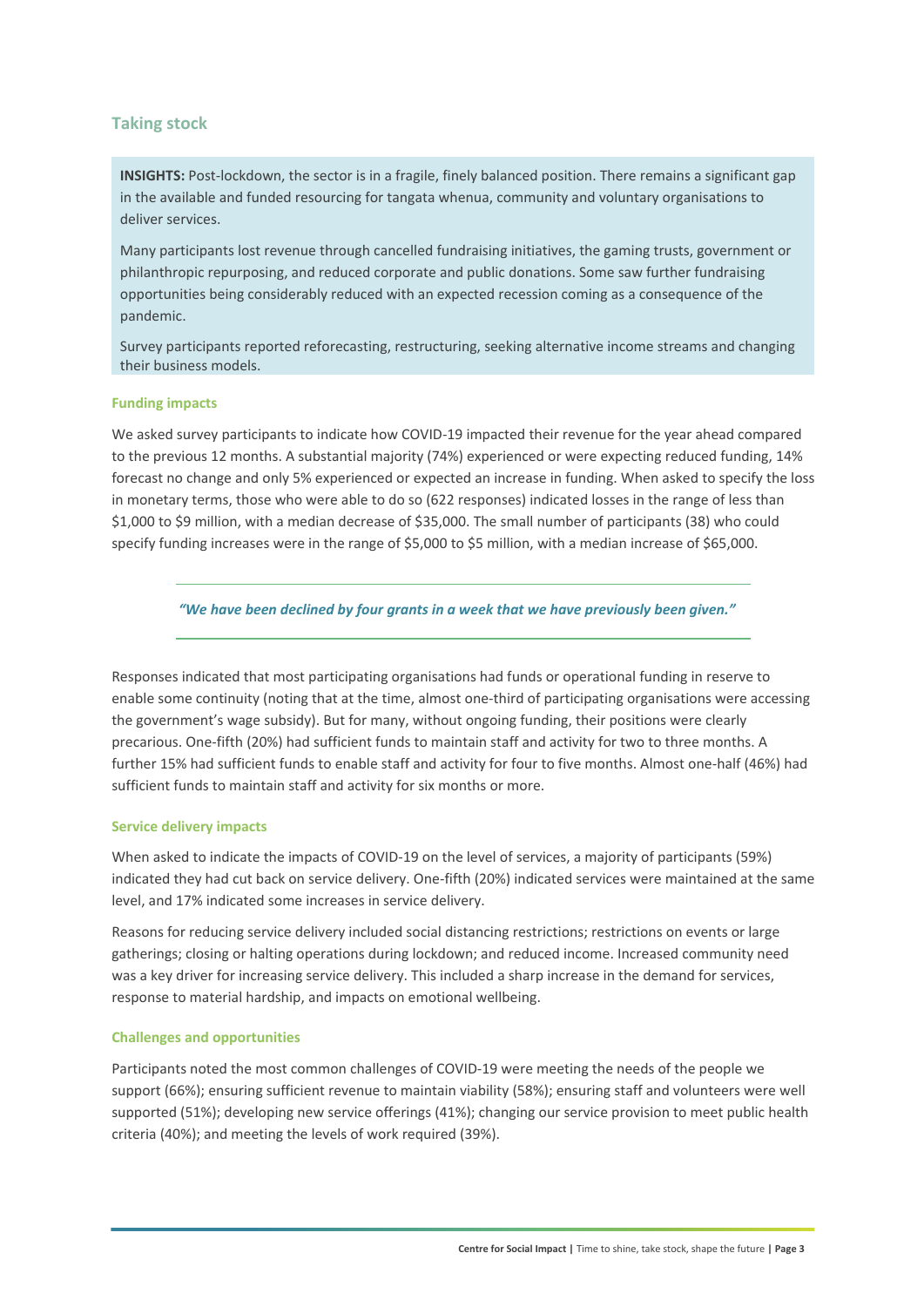*"Remain calm, roll with the punches, don't be afraid to test something new out quickly (and be prepared to learn from the outcome), keep at it/be resilient and determined, be agile…"* 

The most common opportunities surfaced by COVID‐19 were a stronger sense of community or common values (47%); new ways of connecting with those using services (46%); working closer with other organisations for the common good (40%); greater appreciation for and recognition of work being delivered (38%); options around where and how organisations work (34%); and ability to move quickly (30%).

#### **Key priorities and concerns**

Dealing with financial uncertainty, managing the impacts of this uncertainty on service delivery, and organisational viability were the most prominent priorities or concerns, raised by 43% of participants. These responses followed three broad themes: concern regarding diminished or precarious financial resources; challenges to service delivery or viability including the challenge of now doing even more with less; and steps planned or taken to maintain funding continuity or manage impacts of financial uncertainty.

*"With the increase in clients but not in revenue, our current staff levels are inadequate but we can't afford to take on new employees."* 

*"Most funders want to fund sexy new programmes. Right now, we need grass roots, basic funding with no special ties to programming. We just want to survive, revive, and thrive."* 

Other priorities participants identified were meeting the needs of communities (23%); resuming business as usual and operating in the 'new normal' (16%); and recruiting, retaining and supporting the wellbeing of staff and volunteers (11%).

# **Taking action**

#### **Steps taken in response to COVID‐19**

We asked organisations to indicate if they had made changes to how they delivered services. Almost all indicated changes. Some 16% made 'minor' changes, 39% made 'some' changes and 31% made 'major' changes. Only 11% said they made no changes.

Many participating organisations were rapidly innovating and adapting delivery in response to COVID‐19. Notable areas included delivering more remote online or phone services (54%), seeking new funding sources (35%), and reducing some services (31%). Reducing service costs, changing organisational rules or purpose to enable new activities, and developing in-person service offerings were each selected by 10-11% of participants.

*"With extensively exploring remote service offerings, and the creation of new online options for families, our team would definitely like to explore this as an extension of our current programmes."*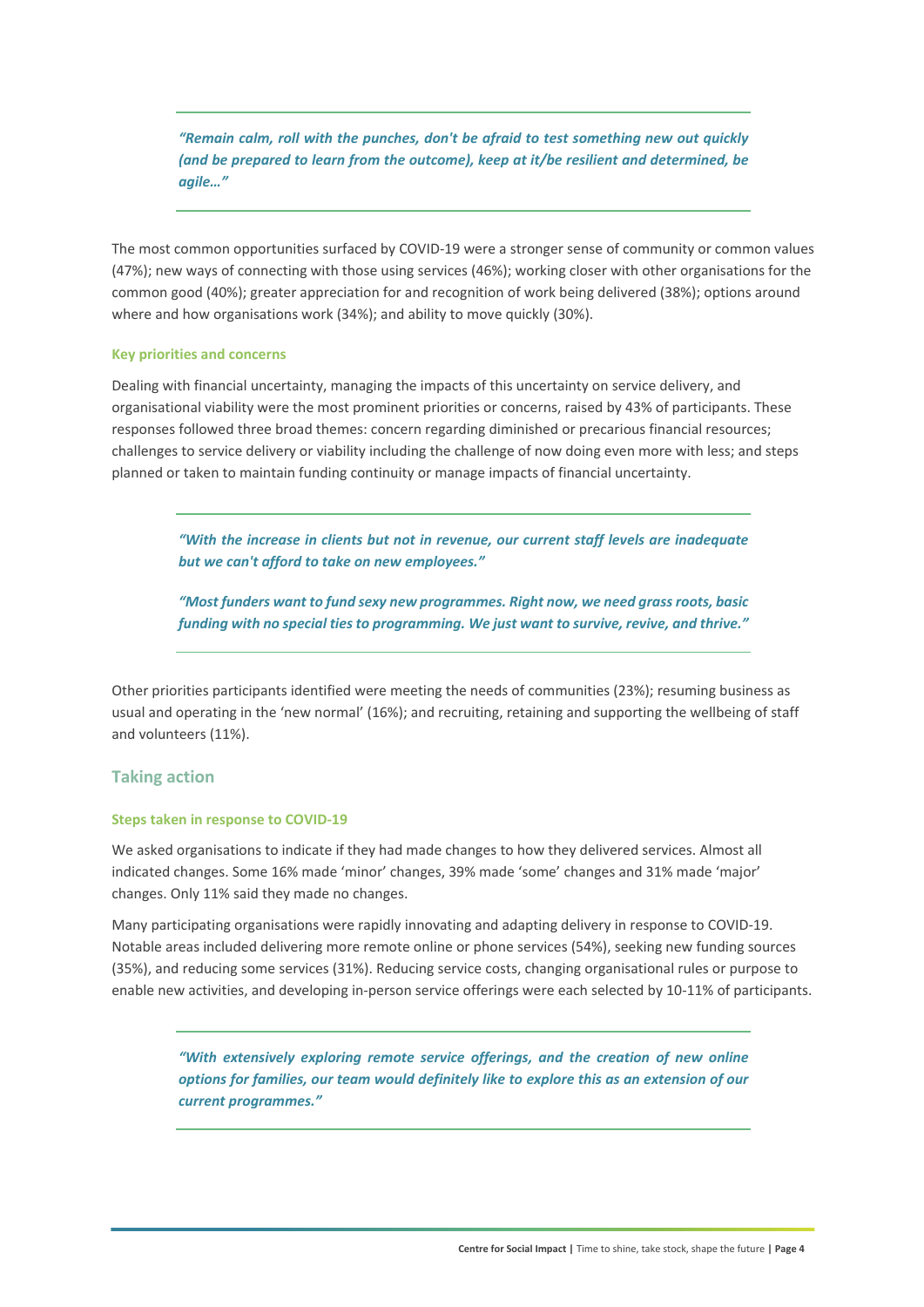Lockdown also resulted in some changes in staffing and volunteer input, including reducing volunteer support (14%); reducing staff wages and salaries (12%); reducing staff numbers (9%); increasing volunteer support (12%); and increasing staff (5%).

#### **Accessing support**

Survey participants accessed a wide range of supports in response to COVID‐19. Principal among these was the government's Wage Subsidy Scheme, accessed by 35% of participants. A further 18% accessed other government COVID‐related funding, and 17% accessed new funding sources. Some 15% received donated goods and services and 11% engaged voluntary support. A large proportion (35%) indicated not applicable.

### **Shaping the future**

**INSIGHTS:** Survey participants largely remain upbeat and positive, excited about the possibilities for change that COVID‐19 has opened up. They have enormous optimism. They developed a new confidence and proficiency through having their own team strengths and capabilities realised. The strong sense of togetherness, digital connectivity and revitalised sense of value and purpose resulted in a renewed sense of vibrancy.

Collective effort across the sector, government and philanthropy is now needed to revive funding sources, replenish reserves, reshape the volunteer base, build technological and social infrastructure and skills, and rethink how services are delivered, supported and funded.

#### **Short‐term outlooks and supports needed**

Despite the challenges of COVID‐19, survey participants were generally optimistic about the continuity of their organisations. We asked participants to rate on a six‐point scale how pessimistic or optimistic they were regarding whether their organisation would still be operating in six months time. Two-thirds (65%) were very confident, rating six. A further 17% rated five. Only 4% rated very pessimistic (rating one) and a further 3% gave a rating of two.

When asked to indicate the five most needed areas of support, the most highly rated areas of support were fundraising (57%); marketing and communications (45%); digital technology (40%); innovation and strategic advice (36%); grant writing (27%); and more volunteers (26%). These responses indicated there remained significant gaps in the available (and funded) resourcing for community organisations to deliver core services.

#### **Strengthening the sector**

The most commonly needed changes selected by participants to strengthen the community and voluntary sector into the future were collaboration between organisations (65%) and funding to cover salaries and operational costs (62%). Other areas of strengthening included sector-wide leadership to provide voice and influence (40%), access to information and data in one place (35%), strengthening governance knowledge and skills in the sector (34%), and strengthening financial management knowledge and skills (32%).

*"A silver lining of COVID‐19 has been the immense increase in networking and collaboration and we need to continue this momentum."*